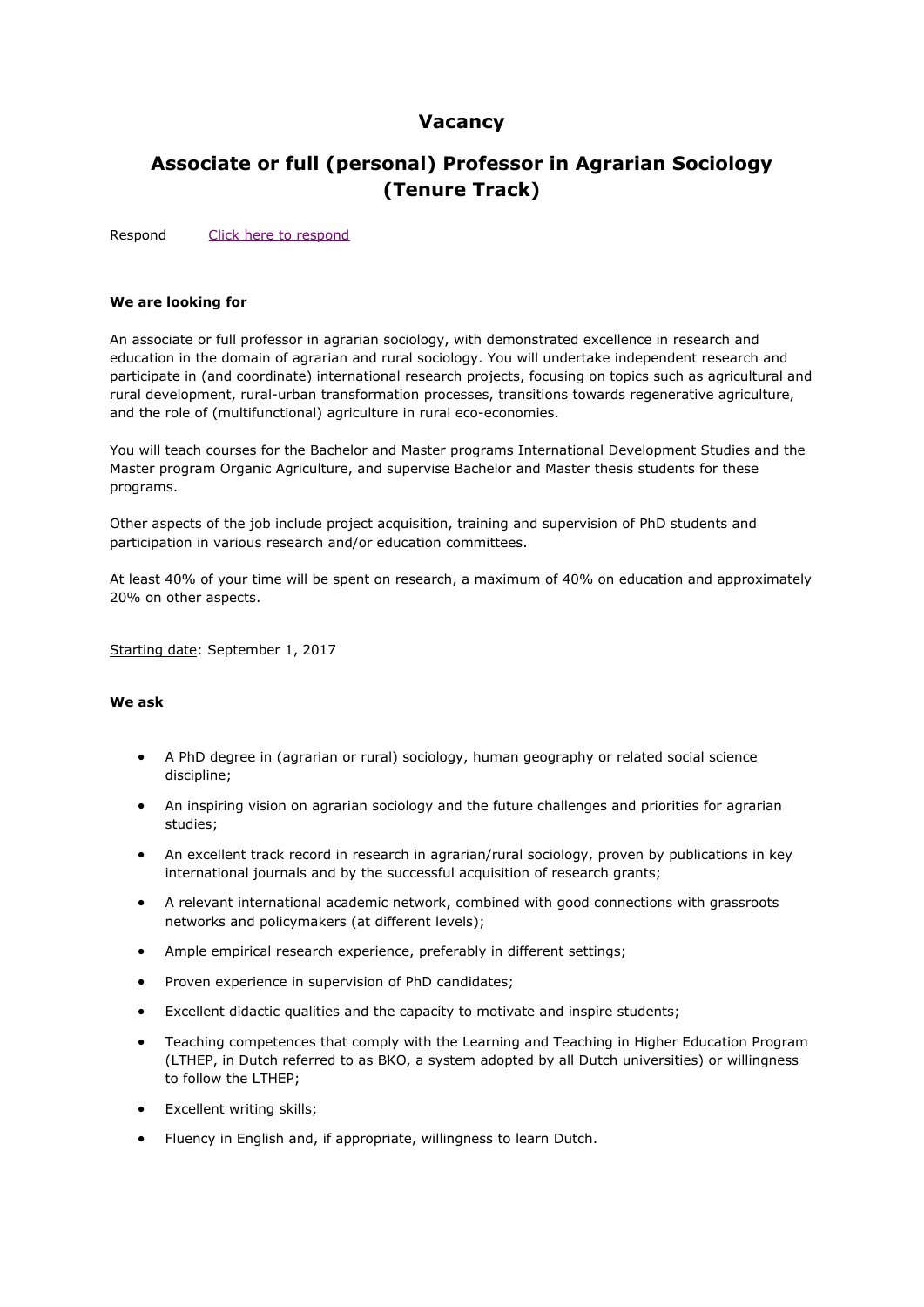#### **We offer**

A challenging career trajectory called Tenure Track. From the position of Associate Professor you can grow into the position of a Professor holding a Personal Chair in six years. Of course training and coaching are provided and interdisciplinary (international) cooperation is stimulated. You will also be given the chance to build up your own research line. In case of outstanding qualities and experiences in research, education and academic leadership you may qualify directly for a position of personal Professor.

We offer you a temporary contract for six years  $(0.8 - 1.0$  fte), which can lead to a permanent employment contract.

Gross salary ranges from € 66,000 up to € 88,600 per year (Scale 13-14 CAO Dutch Universities) including end of year bonus and holiday allowance, based on full time (1,0 fte) employment and dependent on expertise and experience.

For more information about Tenure Track within Wageningen UR look at [Tenure Track Information](http://www.wur.nl/en/Jobs/Why-choose-Wageningen-University-Research/Your-development-in-focus/Tenure-Track.htm)

#### **We are**

#### **About the Rural Sociology Group**

Central to the research program of the Rural Sociology is a relational and place-based approach to transformation processes, explored from the perspective of the everyday life of people, and with a focus on food provisioning, territorial development and reconstructing rurality. These processes are studied from an interpretative/constructivist and predominantly micro-sociological perspective. However, we actively engage in interdisciplinary, multi-method and multi-stakeholder approaches. A common denominator in our research is the focus on actors, agency, institutionalization of practices and differential development paths.

Our mission is to contribute to the development of sustainable and socially acceptable modes of food provisioning, which foster social justice and rural resilience. Through our research we attempt to unfamiliarize the familiar and undertake critical analyses, but, importantly, also be transformative by engaging in the exploration of new practices and by showing a diversity of credible options beyond dominant understandings and constellations. A key characteristic of our research program is its threefold relevance: it should contribute to the scientific development of our field and scientific discipline(s), inform policymaking and provide support for practitioners.

The Rural Sociology Group is embedded in the sub-department Sociology and Anthropology of Development (SADE), together with the Sociology of Development and Change group. Within SADE the two groups share administrative support and collaborate in education, PhD supervision and several research projects. Recently both groups joined forces with the Cultural Geography group by setting up the Centre for Space, Place and Society (CSPS), which aims to advance critical-constructive scholarship within the social sciences with a particular focus on issues of socio-spatial inequalities and social and environmental justice.